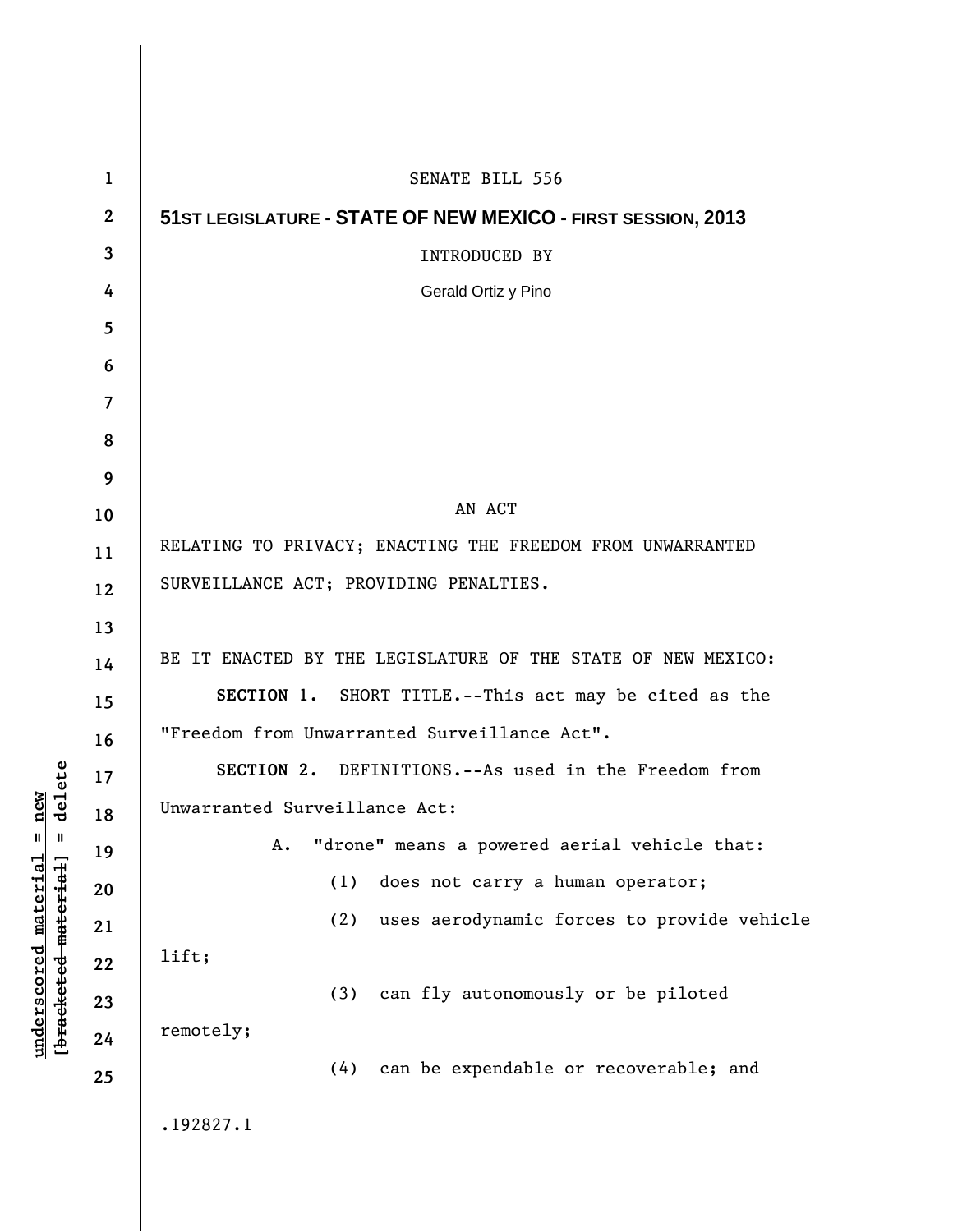**1 2 3 4 5**  (5) can carry a lethal or non-lethal payload; B. "law enforcement agency" means any state, tribal, county or municipal law enforcement agency in the state; and C. "unmanned aircraft" means aircraft that is

**6 7**  operated without the possibility of direct human intervention from within or on the aircraft.

**9 10 SECTION 3.** PROHIBITION AGAINST SURVEILLANCE BY DRONE OR UNMANNED AIRCRAFT.--

A. A person or state agency shall not use a drone or unmanned aircraft to gather evidence or other information pertaining to criminal conduct or conduct in violation of a statute or regulation except to the extent authorized in a warrant.

B. A person or state agency shall not use a drone or unmanned aircraft to conduct surveillance of an individual or of property owned by an individual, farm or agricultural industry without the consent of that individual, property owner, farm or agricultural industry.

**SECTION 4.** USE OF DRONES OR UNMANNED AIRCRAFT UNDER EXIGENT CIRCUMSTANCES.--The Freedom from Unwarranted Surveillance Act does not prohibit the use of a drone by a law enforcement agency when exigent circumstances exist. For the purposes of this section, exigent circumstances exist if a law .192827.1

 $- 2 -$ 

 $b$ racketed material] = delete **[bracketed material] = delete**  $underscored material = new$ **underscored material = new**

**8** 

**11** 

**12** 

**13** 

**14** 

**15** 

**16** 

**17** 

**18** 

**19** 

**20** 

**21** 

**22** 

**23** 

**24** 

**25**